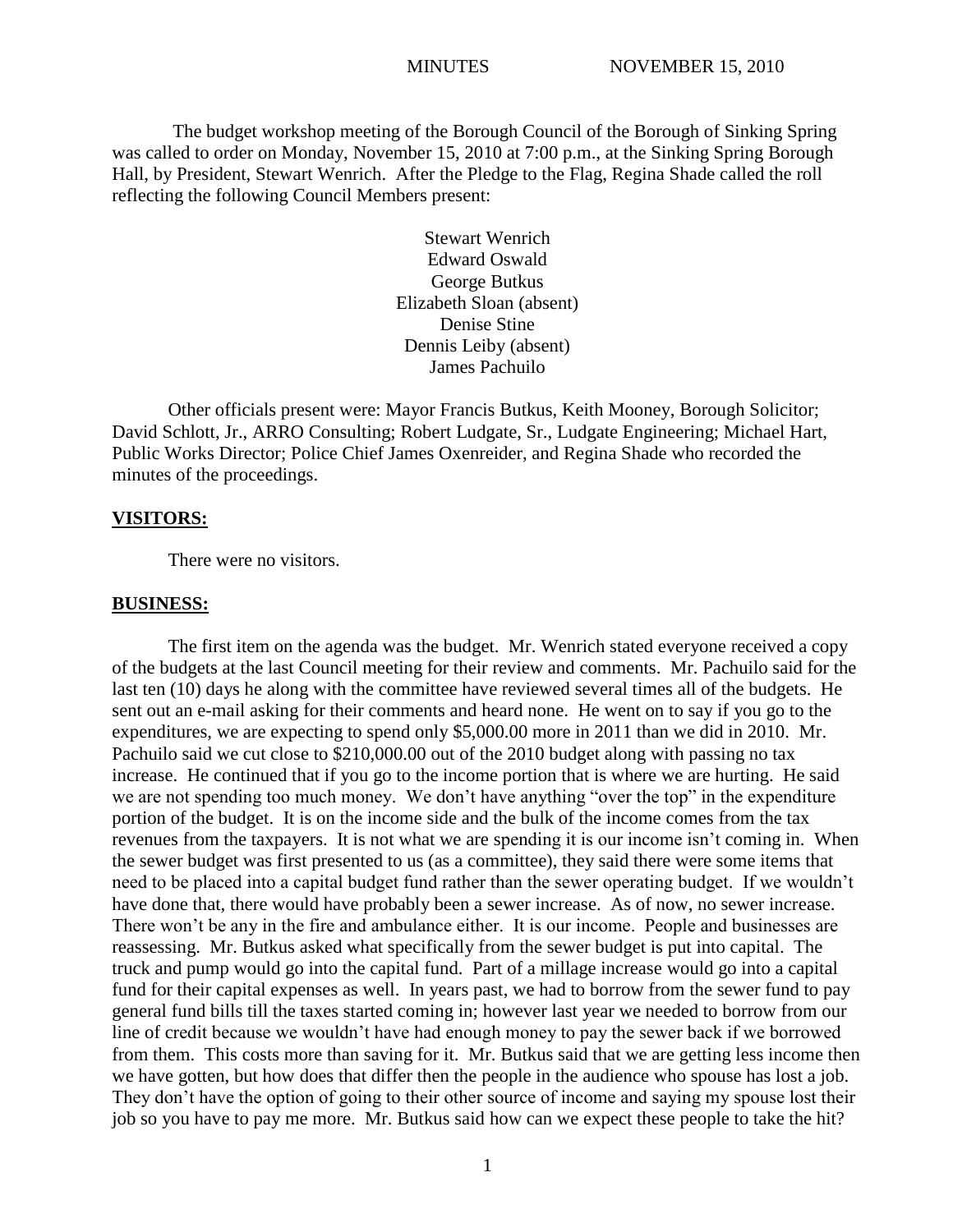Mr. Pachuilo said we are running a business here. We are providing services to the residents. He continued if we are talking about how we can afford this, then we will need to talk about cutting services drastically. He has some ideas but it won't sit well with the residents or some on Council. He said the Library. He is not bashing the library but he has read in the newspapers where municipalities contribute \$1,500, \$2,000, \$2,500 however the Borough gives them \$33,000.00. The Library Fund has \$300,000.00 in it roughly, why do we need to contribute that amount of money to them in addition to some maintenance, free rent, some utilities. Another item, we can go back to eight (8) hours a day police service. We can have the State Police patrol. Mr. Pachuilo asked if anyone knew what the police budget was for Sinking Spring. He said it is a quarter of our total budget for the year - over \$500,000.00. Someone said they want the police protection to which Mr. Pachuilo said he does too. He went on to say he is looking where we could cut back. Mr. Oswald said he believes in what Mr. Pachuilo is saying; there is nothing left to cut unless we want to cut services. We have six (6) full time officers plus four (4) part time officers. Ms. Christine Stallone stated we can't give up our police department. Ms. Stallone stated "that won't even be an option in this Borough; I am telling you that right now." She went on to say the Borough was drug infested. Mr. Steve Suruski questioned the medical coverage. He asked if the employees pay anything toward it. Mr. Butkus said the police pay 25% toward their deductible. Mr. Butkus asked if there was anything else the staff pays toward their deductible or their premiums. Mr. Butkus asked how many people sitting at that table don't have to pay anything toward their health care cost to which Mr. Pachuilo raised his hand. A discuss ensued regarding this matter. It was inaudible to hear some of the questions people were asking from the audience. Mr. Pachuilo stated we did save around 23% on health care. Mrs. Shade stated the cost is 23% cheaper next year then what we paid in 2010. Mr. Suruski said can't they pay their deductible and part of their coverage? Mr. Oswald asked how many employees we have. Mr. Mooney said we can't charge the police; they have a contract. Mr. Oswald asked Mrs. Shade how many non uniformed employees we have to which she said eight (8). The deductible is \$2,500.00 a year she said. He then wanted to know how much of a premium we are paying a month. Mrs. Shade stated she didn't remember off the top of her head. Mr. Butkus said well it is separate to which she said yes, but it is all lumped together in the budget. Mr. Butkus understands about the police. Ms. Stallone asked if they thought about cutting in other places, other than the police and library. Mr. Pachuilo said yes. Last year we cut \$200,000.00 which got us almost even. Now, our income is shrinking. We are digging ourselves in a hole. Someone yelled out why. Mr. Pachuilo said because the income is not there. People are losing their jobs, Ms. Stallone said, she understands if we need to have a tax increase but let's do it smartly. Mr. Oswald said do you think PPL or Comcast doesn't pass on a rate increase cause people don't have jobs? Mr. Oswald said we aren't making money we are trying to break even. We gave this a year. We haven't had a tax increase in years. A discussion ensued on this issue. Ms. Stallone said perhaps we could allow the citizens to pay quarterly on their tax bill. Mr. Oswald said some of this is State statute so he is not sure this can happen that way. We can't pass something here to allow that. Mr. Butkus asked what percentages of raises were used. Mr. Mooney said the police are set by contract. The police are 3.5%. They have no choice but to give them raises. Mrs. Brown said she doesn't care about the police she wants to know the others. Mr. Mooney said the police is the largest expense you have and then you put 3.5% on top of that plus you are pyramiding you are probably paying 10% over last year. They are your biggest increase is on top of your biggest expense. Mr. Pachuilo said we are readjusting what the sewer fund is paying toward the office staff's salaries. One employee's pay is 90% coming out of the sewer, while the other two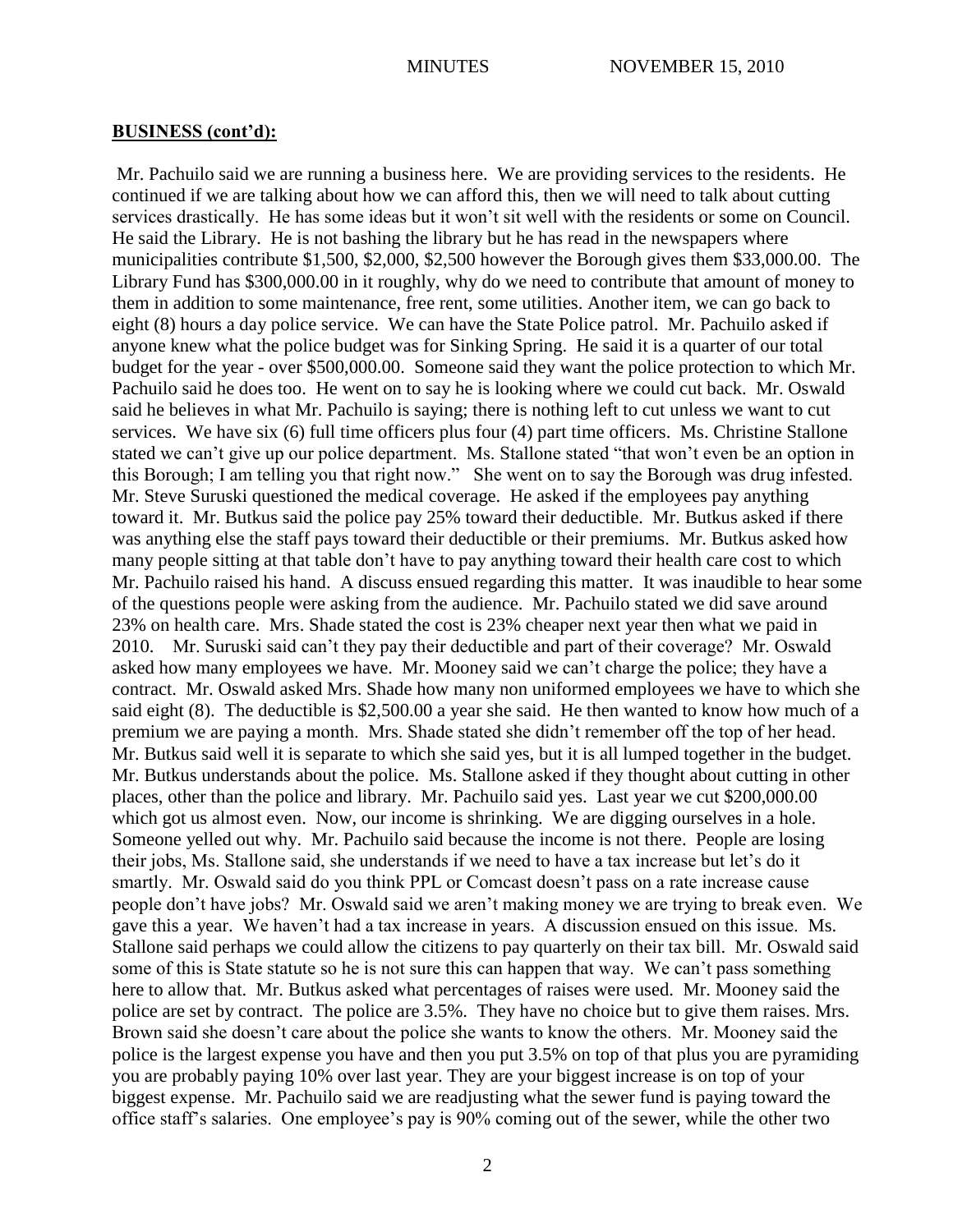are having 30% to 35% of their salaries coming out of the sewer. Mr. Oswald said at this point in time they are not unionized. It is better for us. If they get a union in here our costs are going to go up 20% to 30% over what they are now. That would mean another tax increase just to cover those costs. They have a right to unionize. (Inaudible). The gentleman yelled that "he don't, but you are telling me I have to give them a raise." Mr. Pachuilo said there are 2,600 residents to share the tax increase and if we don't have the money, we must get it from somewhere. Someone questioned why we need three (3) full time police officers. Mr. Oswald said we need to take the police department off the table. It is going to grow. Someone asked why we have three (3) full time employees in the Borough Hall. Mr. Oswald questioned if he knew what they do. He said, he didn't know, they run the Borough. Mr. Oswald said the sewer department is a full time job in of itself. That is why 90% of her salary comes out of the sewer, this is Ms. White. Ms. Bohn the does the checks, and billings. Then you have Ms. Shade who does the minutes and is technically without the title acting as Borough Manager. We are getting a great deal with that and she manages the books. This is the minimum we can go with. Ms. Stallone asked how much has this Borough grown in ten (10) years. She wanted to know that number. In 2000 our count was 2,638. In 2010, they are looking at around 4,000 residents. She then wanted to go back fifteen (15) years. Mrs. Shade has no idea. She wanted to know how many people were in the Borough when we only had one (1) person in the office. Mrs. Shade questioned if anyone knows what the Borough staff does on a daily basis. She offered to allow anyone to come in here on any given day and see exactly what goes on. Mr. Pachuilo can't understand why everyone picks on the Borough office. The audience started yelling to which Mr. Wenrich gaveled them down and said one at a time. Ms. Stallone said we are just asking questions we aren't trying to make people angry. These are questions that have never been answered. Mr. Wenrich said and fifteen years ago, we did not have the litigation, permit applications, inspection paperwork, those types of things. Mr. Hart stated there are a lot more paperwork items than ever before. This is where the staff assists him. Mr. Wenrich feels Mr. Hart should have a full time secretary himself. That is where Ms. Bohn, Ms. White, and Ms. Shade help him out in addition to their regular jobs. It's not like we are back in 1950 when we only had a limited number of cars in the town and we didn't have all the litigation like we do today. Ms. Stallone said she wasn't born back then. Mr. Pachuilo said we probably have doubled in fifteen (15) years. Mrs. Shade said she started here over ten (10) years ago and since then we have added, Columbia Court Phases I and II, Stonegate Phases I, II, III, and IV, Brookfield Manor Phases, I and II, the new Paulo Brutto subdivision, completed Milbeth Village area, the Sinking Spring School House Apartments, and Grecian Terrace Apartments to name some of the big developments. Mr. Oswald said we must take Ms. White out of the equation as she is being paid by the sewer which her pay comes from the sewer rates, not the taxes. There are only two (2) people getting paid out of the General Fund. Mr. Pachuilo said it is \$5,000 on a \$2,000,000.00 budget. So cutting an employee is not saving us any money. Mr. Butkus had a question in regards to the size of the Borough office staff ratio. He questioned how was it in either Lower Heidelberg or South Heidelberg, he couldn't remember which one (1), went from having three (3) secretaries down to one (1). Mr. Pachuilo asked him which one (1) was it. He asked if it was the one (1) that hasn't done the sewer billing for fifteen (15) months and now the bill are up in arms. Mr. Butkus didn't know. Mr. Oswald said West Reading Borough is about the same size as us and as the same amount of people roughly, we have 15 to 20 employees overall, they have 50. Ms. Stallone says they have a huge police force too. Mr. Butkus said they have a larger commercial area. Ms. Stallone said she spoke to a realtor friend of hers and they said we have a big commercial base here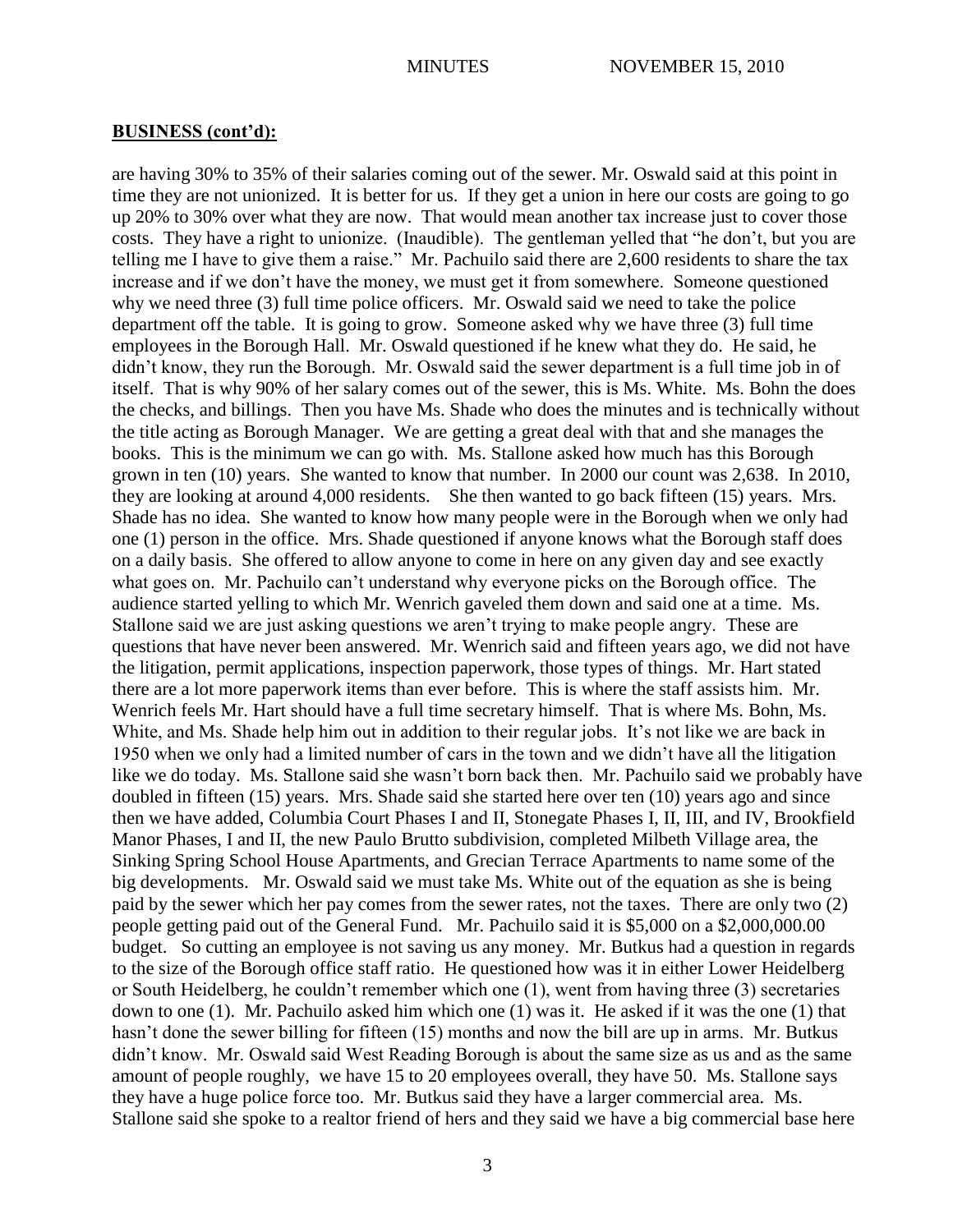and we are lucky we have that. Mr. Oswald said back to Lower and South Heidelberg's both of them are delinquent in paying us their sewer bills and that is probably because they don't have enough people working there to get all aspects of the jobs done. Townships work differently then Boroughs as well. Mr. Pachuilo said our expenditures have not risen but our income has fallen. Mr. Pachuilo doesn't want to cut anything. Mr. Butkus questioned how much we spend on sewer billing, wouldn't be worth looking at subbing out sewer billing. Mr. Pachuilo asked how many bills we send out per month to which Mrs. Shade said around 1600 to 2000. Mr. Pachuilo asked what the going rate would be to send them out to which Mr. Butkus said he had no idea. Back in 1980 someone told him that they could have done it for .25 a bill; that was thirty (30) years ago. Mr. Butkus said he thought that number was from the 1990's. Mr. Pachuilo said okay twenty (20) years ago. We bill monthly, do the math. Mr. Pachuilo said we can check on it. Mrs. Shade said again this would not save any tax dollars because the sewer billing comes out of the sewer rates not the tax revenue. This would have no bottom line on this issue at all, Mrs. Shade said. Mr. Oswald said they are not just going to want to do the billing; they are going to want the entire plant. Mr. Pachuilo said as a Borough Council, we can look at everything we sub out. We can perhaps save money on the sewer engineer, or the Borough engineer. We are not spending anymore in 2011 than we did in 2010. Mr. Wenrich asked Mr. Hart how much money we spent on road repairs this year to which Mr. Hart said "zero." That's what got cut last year. Mr. Wenrich asked how our roads are. They are in need of repair. Mr. Butkus said no one is disputing those facts and he apologized for putting it this way but it is more of want verses need. We know we need the police. We know we need the fire and of course we need the sewer. If the sewer is ran well it is self sufficient. The trash is self sufficient. So, he then must say, we need to do road repairs. Mr. Pachuilo said to Mr. Butkus so you went through this over the last ten (10) days and you came up with \$159,000.00 to cut out of the budget. Mr. Butkus said no. Mr. Oswald asked Mrs. Shade how much money is in the sewer fund to which she said around \$500,000.00. He said the reason we have that money in there is for when stuff happens. Now, why is the sewer department special and they can have that and not the General Fund? Mr. Butkus asked if he wanted the direct answer for that. Mr. Butkus said because of the lease back agreement with the Authority; it required a reserved operating amount of money and reserved capital amount set aside. Mr. Oswald said so why can't the Borough have a reserve. Mr. Butkus said he is not saying it can't but his question is, is this the year to try and force it over. He agrees and understands the point. Mr. Butkus said past Councils have dug us into debt some he sat on and some he didn't. Mr. Pachuilo said even without saving for the future we still need a tax increase. He asked Mr. Butkus if he agreed. Mr. Butkus doesn't agree. Mr. Butkus said if we need an increase it certainly is not a full mil. Mr. Pachuilo agrees with him. A one (1) mil was a starting point. Mr. Pachuilo said do we go to .75 a mil just to break even. Mr. Oswald said debt is debt. What happened is when we didn't increase the taxes last year we had no money to move forward so we had to borrow to exist. We can't borrow from the sewer because we can't pay it back in the same year. A discussion ensued about what percentage of a mil should we take. Mr. Butkus said we have eight (8) non uniformed employees that are not unionized. We also have management personnel that can't unionize, he asked Mr. Mooney if that was correct to which he said yes. There are six (6) members that can unionize. Mr. Mooney explained to Council what will happen. The people that are in the union that have been here for 10, 12, 15 years, you end up paying a guy on the street crew more than his boss. So, even though he is not figuring out the budget, or assigning jobs or whatever he is earning more. Also, they will get between 2.5 and 3.5% raises every year. Mr. Butkus said would it interest anyone to know that the person who was in the street crew last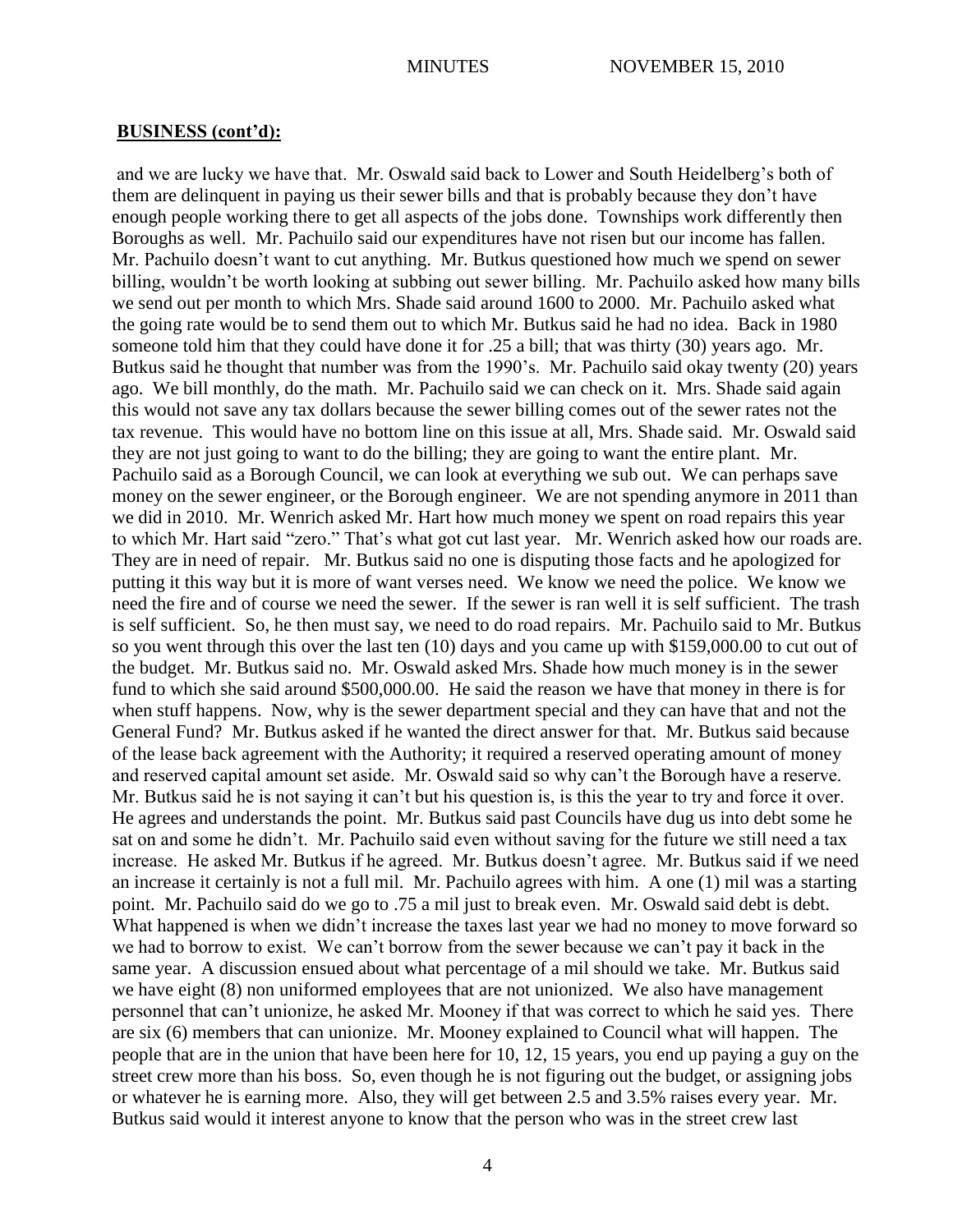time there was a union got the smallest percent raise for the first two years of their contract. Mrs. Shade stated no, they all got the same. Mr. Butkus said no to which Mrs. Shade stated she begged to differ but to her recollection they all got the same raise. He understood there was one (1) year at least different because they were trying to level off. Mrs. Shade said that was before the union came in. Mrs. Shade said perhaps they wanted that but it didn't happen that way. They all got the same percentage raise. Mr. Pachuilo asked Council if anyone thought there would be no tax increase in 2011. Ms. Stallone said no it's obvious there will be one. Mr. Pachuilo told her he was asking Council not her. Mr. Butkus said there may be a small one. Mr. Pachuilo said why. Mr. Butkus wanted to address the question Mr. Suruski brought up. Your police are contract for increase; you have a group of employees not currently under contract and who do not have a co pay on their health insurance. Mr. Hart stated we do have a co pay. He just paid one. Mrs. Shade said we have it for medical. Mr. Butkus again said he has some suggestions that were given to him by residents that couldn't be there that evening. Several of them said their companies cover the individual but not the families anymore. Mrs. Shade questioned why is it always about what these eight (8) people get? It is always and she continued always these eight (8) people. Mrs. Shade said Mrs. Zerbe the police secretary she has been here 25 years; Mr. Falter who has been here over 20 years, I have been here for 10 years; Ms. White and Mr. Zerr have been here for 8 years. Mr. Hart has been here for 4 years, Ms. Bohn has been here for 3 years, if we haven't been doing a good job then why hasn't past Councils fired us. She asked for some consideration. Mr. Oswald said if you keep disparaging our employees, this is like three (3) years now. Mr. Oswald asked Mr. Butkus what his obsession with these eight (8) employees is. Mr. Butkus said he did not disparage our employees. He is only questioning the cost of giving those benefits. Mr. Pachuilo said when we finished the budget and saw what the bottom line was it was only fair. Mr. Butkus said there are many things on the news where people are taking pay cuts and paying for benefits then losing their job. Mr. Butkus said you want the people who aren't getting a raise to pay for our employees to get a raise. Mr. Pachuilo said we saved 23% on the health care insurance. They got a 1% increase last year. Because of the savings on the health insurance they felt we could give them a raise. Mr. Butkus said when he was physically capable of working at Hershey Medical Center; he was making roughly \$20,000.00 a year. Now he is down to less than \$12,000.00. So what did he have to do; he had to give up his apartment, gave up his car, had to move home with his parents, so I had to cut what I was spending. His question is where do we expect everyone else to come up with this money? Mr. Pachuilo understands both sides of it. Three (3) Council people agree. He doesn't feel good about a tax increase either, but you must take out your personal feelings as well. We are running a business here. We must start somewhere. Mr. Wenrich asked Mr. Butkus that we didn't pass any sewer rate increases along in how many years. Mr. Butkus said previous one was five (5) years before the last one and the reason for that increase was to offset the lack of aid from the State. Mr. Wenrich said we learned a lesson. He said no one likes an increase but if you don't take small little chips you are going to get slapped with a big increase. Mr. Wenrich said we should have gone with an increase two (2) years ago but we didn't because at the end the sewer rates needed to go up. It went up 114%. We had compassion for John Q. Public. Mr. Wenrich said 1 mil is \$100 on \$100,000.00 of assessed value. Is it worth having our full services to have a \$100 to a \$200 increase over a year? Mr. Oswald questioned where was this outrage when a 114% sewer increase was needed? We had to change the billing so people could afford to pay that increase. But where was the public then, Mr. Oswald wanted to know. So if the sewer department can have its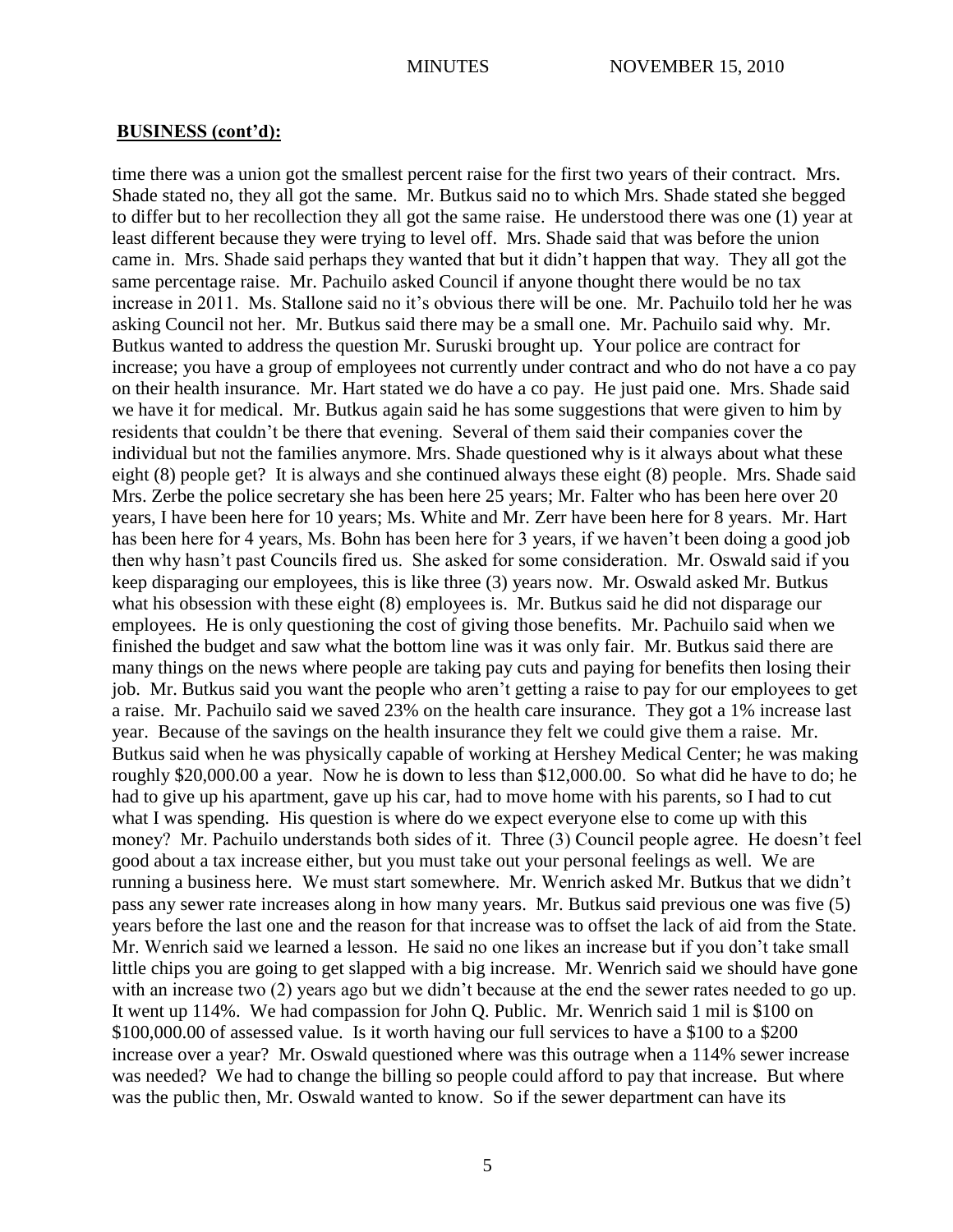expansion and live on, why can't the General Fund have the little bit it needs. We aren't talking about an expansion, we just need to exist. Mr. Pachuilo said because it is called a "tax" and on the sewer side it is called a "rate" or a "fee". You get a sewer bill but as soon as you call it a tax people change their minds about it. Mr. Wenrich called on someone and he was inaudible. He has no problem giving money for the Borough to survive but to give money to give people raises; he is not in favor of that. He said it is what you are doing with the tax increase that he doesn't like. Mr. Pachuilo said we are running the Borough. It was inaudible from the people sitting in the audience. Mr. Suruski questioned the employees again should pay for their health care benefits. Mr. Oswald asked what he wanted. The discussion ensued as to wanting the non uniformed employees to pay their insurance. Mr. Butkus said the deductible we give the employees into a health savings account to which Mrs. Shade said correct. The co-pay is paid at the doctor. Mrs. Shade said everyone would be happy if the non uniformed employees would get no raise and pay how much toward their health care cost. Mr. Suruski said \$250.00. She said so the budget would be okay if these eight (8) employees got no raise and each employee paid \$250.00 toward their health care cost. Mrs. Shade questioned if anyone knew her plight. She explained her personal situation. She said she understood their concerns however everyone has their own problems and situations. Mr. Suruski said it appears Council knows what they are doing. He feels that perhaps someone less objective should do the budget. Mr. Pachuilo said that is Council's job; they are charged to do the budget. We cut close to \$200,000 out of the expenditures last year to make it work with no tax increase. Next year we are looking at the same with only a \$5,000 increase. Someone yelled we earned this all before. We aren't spending too much money. The only thing we are saying is why you are giving these employees stuff that I got to pay for. Mrs. Shade said \$24,000.00 will be saved if they contribute to their health care. Mrs. Shade said the police are okay; they don't get pulled apart like these eight (8) people do. Ms. Stallone told Mrs. Shade she takes things to personally to which Mr. Pachuilo said the office staff is picked on year after year. Ms. Stallone said she understood where Mrs. Shade is coming from. Mrs. Shade said every year we sit here and pick apart the office and how we can work with less people. She went on to say we never have a discussion on how we can work around cutting the library. We never discuss cutting anything but the office. We never discuss whether contracting out snowplowing might be cheaper. Did we ever look at perhaps cutting the trash contract and have the Borough staff collect the trash. No, it is always about the office staff. I do take it personally and I challenge any of you not to take it personally. These women along with me do an awesome job and to always be ridiculed every time budget comes around his disheartening to say the least. The constant harassment is unbelievable, Mr. Oswald said. There are only three (3) of us and again, come in any day and see what we do, Mrs. Shade said. Mr. Butkus said too there is always the issue with the police contract. If we do it this year for the non uniformed, we have set a new policy so when we go into negotiations. By the same token for many years past the non uniformed employees always got the same raise at the police did in their contract. At the same time the police are out in the snow, the dark, the dangerous typically speaking a less hospitable work environment then the rest of the departments. Mr. Wenrich said right but their hourly wage reflects that. Mr. Butkus agreed. He will also point out that perhaps in giving a percentage raise isn't the way to go. We should go to a nominal monetary fixed amount. Mrs. Shade said she spoke to Mr. Holland of VIST and they are working on doing that but it is very difficult to do that when you are at a certain point. Mrs. Kutz said some of our personnel if they retire we could bring in two (2) people and pay them less. Mr. Oswald said any boss knows if you could treat your employees like crap, you will get what is coming to you. Mr. Oswald said if we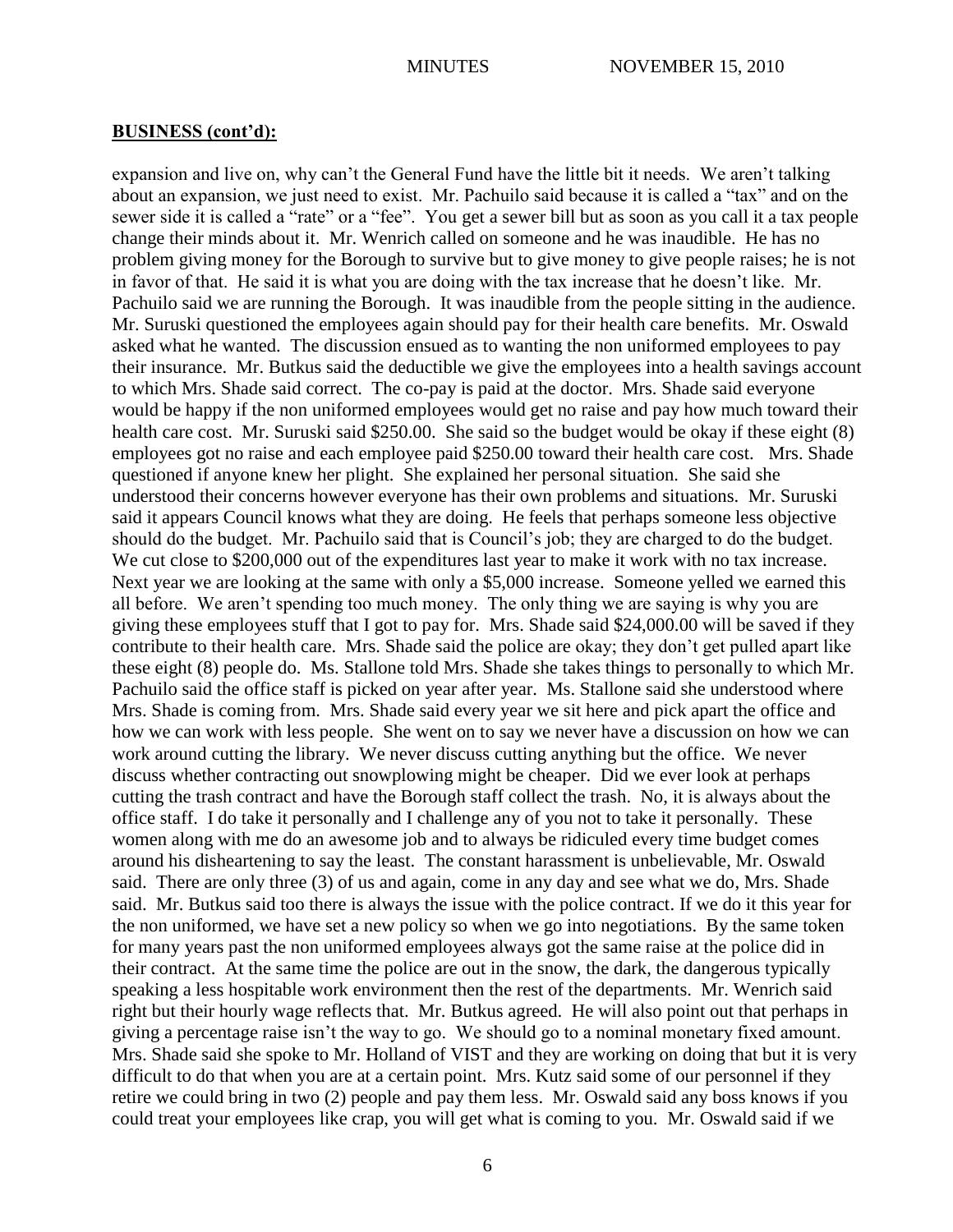treat our police like this we will end up in arbitration and you know what that will get us. Mr. Oswald just wants to know what the obsession is with this group of employees. Mrs. Brown feels that Mrs. Shade gets an ample salary. She stated she makes \$27.50 an hour. Mr. Wenrich said she doesn't just work 9 to 5. She is here for night meetings, she puts hours in at home. Mr. Suruski said so she is salary to which Mr. Wenrich said yes. Mr. Wenrich said that salaried rate was bumped up and the reason being if we keep her at a lower hourly rate but with what is expected of her and the hours she is putting in, she will be making more in her overtime rate. Council tried to adjust the rate as best they could to make everyone happy. Mr. Suruski again feels that the employees should pay for their health care. Mr. Pachuilo said we are saving 23% on the insurance. Mr. Pachuilo asked what the total amount for those eight (8) employees were being paid out of the General Fund. Someone asked how much the library is actually being used to which Mr. Butkus said very much. He said we are in the top ten (10). Mr. Mooney said if we cut our contribution to the library the State will cut their contribution to the library. It is a one (1) way door. They asked if they do fundraisers to which they said yes. Mr. Wenrich said they took on passports to raise some extra money. Mr. Pachuilo was trying to come up with other ways to recoup some of those funds. Someone asked if we could run a lottery to get some funds. Mr. Oswald said no. A brief discussion ensued as to what the Library pays for and what they don't pay for. Mrs. Shade said the office staff is \$51,557.69, the police secretary is \$38,937.60, and the road crew is \$172,950.93. There is three (3) in the office, one (1) police secretary, and four (4) public works employees. The total is \$263,446.22. Mr. Oswald questioned Mr. Hart the week of the snowstorm how many hours did he work. Mr. Hart said around the clock and he is salaried and got nothing. Mr. Butkus said he got the same rate. Mr. Oswald said we bought you lunch. Mr. Pachuilo said the total cost for all employees was \$8,000.00. Mr. Suruski said you are still talking about money you don't have. Mr. Pachuilo said it is minimal. Mr. Butkus said it is the projected increase. Mr. Pachuilo said even if we take the raises away and make them pay for their insurance we still don't balance the budget and we are still going to need an increase which he knows someone will not be in agreement with. Ms. Stallone said it is what it is, let's just do what needs to be done and call it a night. Mr. Pachuilo wants to do what is fair. Ms. Stallone said we need to stop taking things so personal in this Borough; she hasn't seen so much squabbling; we elect these people. Mr. Butkus had some other questions. On page 4, line item 438.246, maintenance and repair of highways, he knows in 2010 part of that money was used to pay for the curbing that people didn't fix. He questioned the \$5,500, was that what he was projecting to spend on road work next year? Mr. Hart said that is what he is hoping. Mr. Butkus said plus whatever we can pull out of Liquid Fuels. There is money in there but we have to get aggressive or pay for total street reconstruction. He has streets laid out; he knows what needs to get done, he just doesn't know which way to go. This number reflects minimal work. This just keeps us afloat. Mr. Butkus questioned if we could use Liquid Fuels money. He knows there are rules but he doesn't know them. Mr. Hart said we can. But they need to be engineered and prevailing wage Mrs. Shade said. We are getting a good amount of the money back from the curbing. Mr. Butkus asked if we could put that towards these repairs. He said we have fuel, light, and water along with supplies for rec. This year we spent \$1,700 and \$1,100 respectively. He knows cutting it on the budget means you must cut it on the actual use side as well. It is just \$1,000 here and there. He wondered if we really need to spend that much for new supplies. He questioned what special events are. Mrs. Shade said we do egg hunts, tree lighting plus things at the playground, like teen night and an end of the season presentation for the parents. Mr. Wenrich said we have more kids with the Brookfield Playground. Mr. Wenrich said we can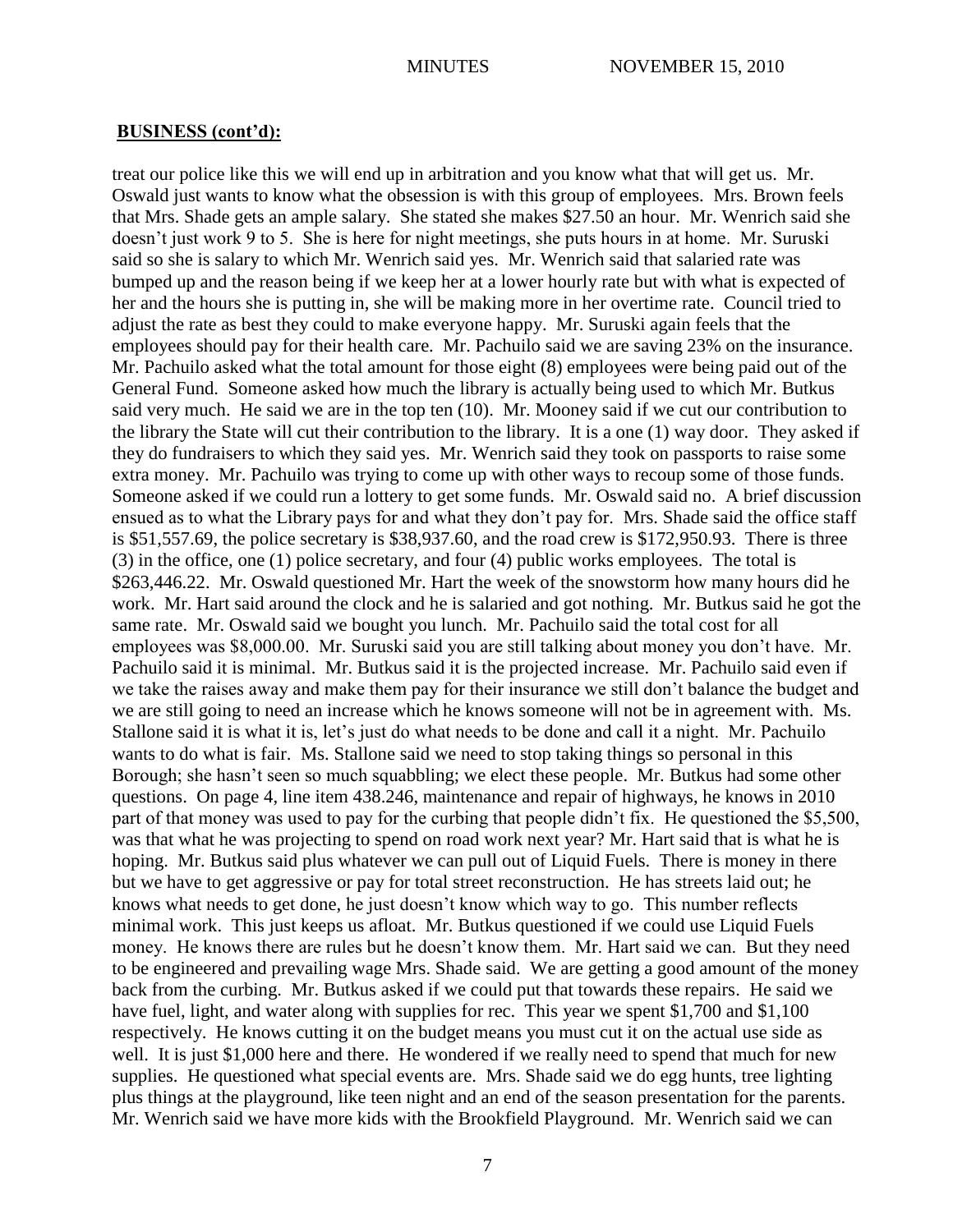cut the recreation programs if they want. Mr. Wenrich said we have a small town appeal. We have made great strides. We are working with the revitalization committee to bring people back. BARTA is looking at putting a hub in here. You will see more people in the Borough. Mr. Wenrich said people keep saying fifteen years ago we only had Elaine here and before that we had wagons going down the street; things are changing. Is it going to be a painful change, we are trying to minimize it. But at the same time too, we don't want to lose the Borough because if we can't balance this budget; we are going to get absorbed. Ms. Stallone said we are very blessed by the business we have in the Borough; they are helping to offset our tax base. She talked to the owner of Century Twenty One Park Road Realtors. He said that the residents shouldn't complain at all about the taxes here in the Borough. Mr. Pachuilo asked if Mrs. Shade pays other taxes in addition to the property tax. She said yes, we have a street light tax, and a fire hydrant tax. Mr. Pachuilo said a shade tree tax. Mr. Wenrich asked how long it takes for her to see a plow truck. Mrs. Shade said don't ask. Mr. Wenrich said with our small town, the streets were great this past winter. It took a lot of man hours but it was great. Mr. Wenrich said if you can keep your house in order you can attract businesses to come in. This is a tentative budget. We must do a tentative approval. When it lies in state anyone can come into the Borough Hall and look at it. Mr. Butkus wanted it on a PDF so we could upload it to the website. We had a broad spectrum on this committee. We had a nice cross section. Mr. Oswald says your taxes are going to be higher in a Borough then in a Township just because you get more specialized services. Mr. Butkus said Chief Oxenreider is not taking the whole raise he is allotted for. Mr. Butkus went on to say he is only taking a 1.5% raise. Mrs. Shade said that was incorrect to which the Chief said he was taking a 3% raise. The Chief said he is taking a 1.5% cut from what his raise should have been which was 4.5%. Several of the people in the audience thanked him. Mr. Oswald said the non uniformed people last year took a 2.5% cut down to only a 1% increase. Ms. Stallone stated does Council know how often the Chief comes in and covers for other police officer and doesn't clock in. She asked the Mayor or Mr. Butkus if that was right. Mr. Butkus says he knows that the Chief just like many other managers get saddled with the responsibility of covering if need be. Ms. Stallone said that is commendable and to leave it at that. Mr. Oswald stated that is true; he is doing the same thing that Mrs. Shade and Mr. Hart do as well. They are salaried and that is what salaried people do. Mr. Wenrich along with Mr. Butkus said the Chief is not salaried. Mr. Oswald stated he knew that however what he is doing is just what our salaried people do; they work and don't get paid for it. Mr. Oswald said all three (3) of our supervisors do a great job; Ms. Stallone said their work is commendable. Mr. Oswald said it is a big job running a municipality. He went on that people don't see the day to day workings and all that they do. It is a big job. Mr. Butkus had some questions. He asked about the radios for the police on page 2. He asked the Chief if we needed to go to the digital radios for next year. Chief Oxenreider said Mrs. Shade gave him an e-mail that the digital radios will not take effect until 2013. Mr. Pachuilo said another item we should be concerned with is the stormwater requirements. We don't know what that is going to cost to which Mrs. Shade stated there is no money in the budget for that issue. Mr. Butkus stated more of a problem is there is no technology to do what it is they want to do. Mr. Ludgate stated there will be some mandated requirements; it may not be sampling at the end of the pipe. But there will be other mandated requirements. Mr. Butkus questioned when it will take effect. Mr. Ludgate said it will be phased in and no one knows how long the phasing in will take because the DEP and the EPA are squabbling. Mr. Pachuilo wanted to make some recommendations. He said we will take the non uniformed increase down to 2% from 3.5%. He also requested to agree on an amount that they should contribute to their health care. He wanted to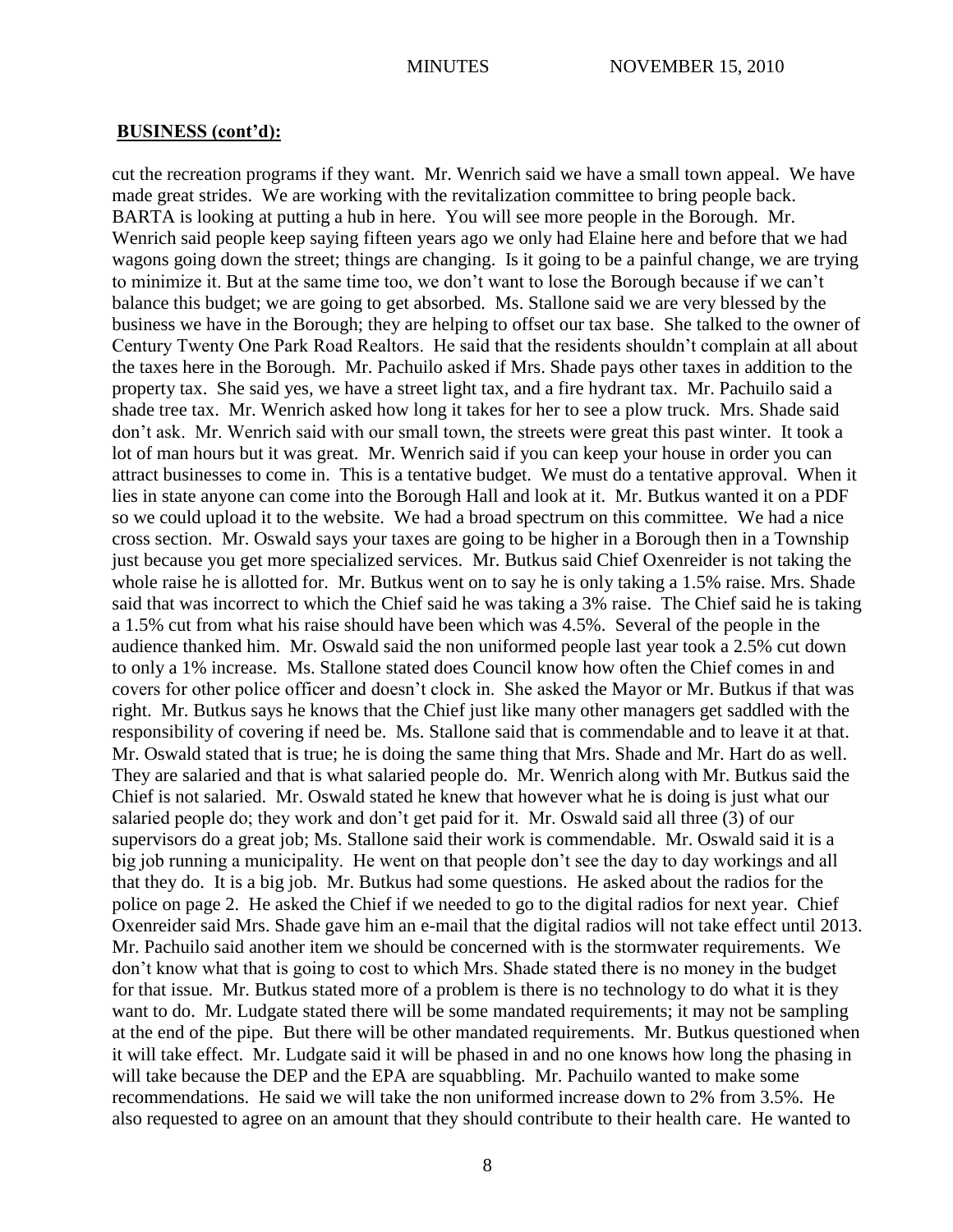do this that evening so we can get the budget redone. He asked what else they wanted to cut. He asked if they wanted to cut the recreation portion. Mr. Pachuilo would like to cut the allocation to the library. Mr. Butkus said to keep in mind; it is a double whammy cut. Mr. Pachuilo said they can start up as a 5013c right this minute with the funds they have. They can get their own State funding and run just as well as they do now. A brief discussion ensued as to how much they get from the County and State. Mr. Oswald asked Mr. Butkus how much they would lose if we cut back their funding. Mr. Butkus couldn't tell him off the top of his head. He doesn't know the exact formula. Mr. Butkus said he doesn't know how much the State gives out. Mr. Pachuilo said the State gives it to the County and the County gives it out. Mr. Butkus said again, it is a one (1) way door. Once we cut their spending we can't count on the County or State giving the match back if we decide to give them more. Mr. Oswald asked are we cutting them or aren't we. Mr. Butkus asked what the rate is for the non uniformed employee's raises. Mr. Pachuilo said 2% plus their contribution to the health care. Mr. Suruski asked what the amount is per month for each employee. Mrs. Shade stated in varies from employee to employee. Mr. Suruski asked if anyone has any reference to go on for their contribution to the health care. Chief Oxenreider asked if he could make a suggestion. The police are paying 25% toward their deductible in the HSA account which is \$625.00 for a family. He questioned if the non uniformed employees could pay the same as the police. Mr. Oswald said that would be fine with him. Mr. Suruski suggested that Council do some research on this matter. Ms. Stallone said that the Borough should do some research on the health care. Mrs. Shade stated we did do that when the contract came do. VIST was our agent and put our health care plan along with the police's out there to shop around. That is how we got the savings we did on the non uniformed plan. Mrs. Shade stated two (2) years ago we all had the same health care provided which was Capital Blue Cross. When Mrs. Shade got the numbers she quickly decided we needed shop out the health care. We tried to do it for both uniformed and non uniformed however the police contract states which plan they must have so they couldn't be switched. The non uniformed however did go to Health America which saved us money and continues to save us money because of VIST and their input. Mr. Suruski stated that nowhere else in the country do people not pay for their health care. Mrs. Shade stated that is not true. Many municipalities do not pay including ones that abut us currently. She went on to say that things are changing however police departments have had this in their contracts and the non uniformed employees usually dovetail off what the police receive. She stated this is not something that is just specific to this Borough. It is many other municipalities across the Commonwealth. Mr. Butkus said it is a governmental thing across the board. Mr. Butkus said that Steve is comparing this to the private sector. Ms. Stallone questioned if we ever looked into the Berkshire Health Plan. Mrs. Shade stated it has all been done. We had about ten (10) different proposals. She also reminded the audience we only are talking about eight (8) employees. Many of these health care plans don't want us because we are an extremely small group. They agreed with that. Mr. Pachuilo said you guys are all talking about exploring, exploring, exploring but for the last month and a half we have tried to go over the budget and you see where it ended up at. These are our expenditures against the income. We are here this evening to see where we can cut or save to balance it out. We don't have the time to go out and shop for things. A decision needs to be made that evening on a millage or perhaps no millage at all. We need to advertise and if it gets vetoed we have to work on it some more. Mr. Suruski said he will take the time and call three (3) corporations. Mr. Pachuilo said we shopped it out. Mr. Butkus said no, he is talking about what their employees contribute into their health care plan. Mr. Suruski again stated that maybe the employees shouldn't be getting their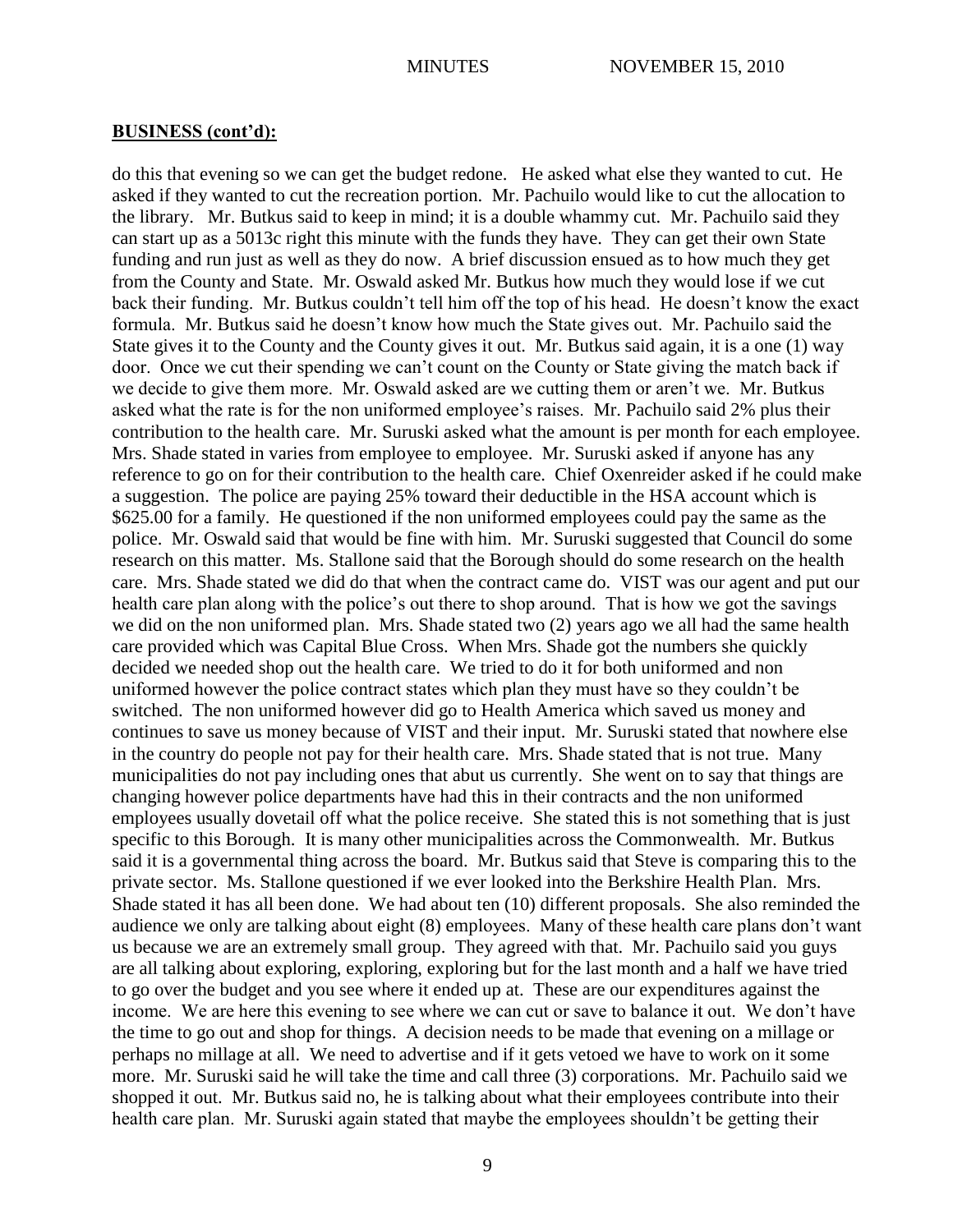health care paid for because this is 2011. Ms. Stallone said we don't want to be in the position we were in last year at this time. Mr. Oswald said we don't have that luxury this year; we must pass a budget by December 31, 2010. It is not an election year. Ms. Stallone said that is why we should come to every Borough Council meeting and give their input. Mr. Wenrich said you can't look at the private sector and then look at the public sector. Because if you have had a job with the State you were pretty assured you were going to be taken care of; as long as you did your job. However, private sector companies get bonuses and those types of things that public sector jobs don't get. If you have ever had a problem and you call in, it is taken care of by the Borough Hall or police staff, Mr. Wenrich stated. That is because you have quality people here. Sure, we can get temporary people but you will get that type of service. Mr. Suruski said so, than nothing is going to happen. Mr. Pachuilo said, nope something is going to happen. Mr. Pachuilo said we have some things to propose. Mr. Suruski yelled that is all it is, proposals. Mr. Wenrich said you have to propose something. Mr. Mooney said you can vote on passing the budget tonight. Mr. Pachuilo said, so what is the amount \$250 a month. Mr. Butkus said right. Mr. Butkus explained how the budget process works. Mr. Oswald asked the Chief how the police amount works. It is about \$650 a year. Chief Oxenreider said he certainly wouldn't want to pay \$250 a month. Mr. Oswald said can they agree to pay 25% of the health care cost of the deductible for this year. He asked Mr. Butkus if he could accept that. It would be \$5,200.00 a year savings. Mr. Butkus will agree to that this year with the notice to the staff that next year we will need to look at this a lot sooner than November having all the staff paying into the premiums. Mr. Wenrich said we can mirror it off the police contract. Mr. Oswald feels we can't discuss next year's budget at this time; we haven't even passed this year's budget yet. Mrs. Stine said who knows where we will be next year. Mr. Butkus stated we can give the staff notice that they will have to pay into it. Mr. Oswald said it will be \$650.00 contribution by each employee and a 2% raise. Do you want to make a few \$1000 cuts here and there, Mr. Pachuilo questioned. Mr. Butkus questioned are we running a playground or a camp program. Mr. Pachuilo said this is a rec budget for the entire year. They do different things throughout the year not just the playground. They do things at Easter and Christmas, parades. This is a service we give our residents. He doesn't think the total we spend on recreation is out of line. Mrs. Shade stated we have a wonderful rec board that would like to start doing other things as well. Mr. Pachuilo said the leaders gave \$1,200.00 of money they earned back to the Borough. We spent \$27,925.00 in 2010 and we are proposing \$26,900.00 for next year. Anything we do would be a cut to the recreation. Mr. Butkus understands next year we have the parade. Mr. Pachuilo stated our debt service has gone up. Mr. Butkus said in the long run that is the biggest black hole we got. Mr. Pachuilo said that was \$13,000.00 more that it went up. Mrs. Shade said it went up only \$3,000 from what was proposed and Mr. Pachuilo agreed. Mr. Suruski said do we really want to take away from the kids. Mr. Oswald said he is against that. He said be it library or rec we shouldn't take away from them while he knows it is \$33,000.00 but that is going towards our future, he said. Mr. Pachuilo said do we need to make any decisions tonight on trying to recoup some of this money. Mrs. Shade stated that income is part of the income section of the budget and it is already counted in there. Mr. Butkus said after the budget is passed we could work out with the Library Board for them to pay for some of their costs. Mrs. Shade said correct. We currently do that for the sewer. Mr. Oswald asked how much was the change for the family deductible? It was about \$5,200. Mr. Oswald said even taking that out that lives us nothing. Mr. Oswald feels we are at the point there is nothing more we can drop. He wanted to agree on a millage and get the people out with some idea on what they will be paying. Mr. Butkus wanted to propose a tentative budget so that it will lie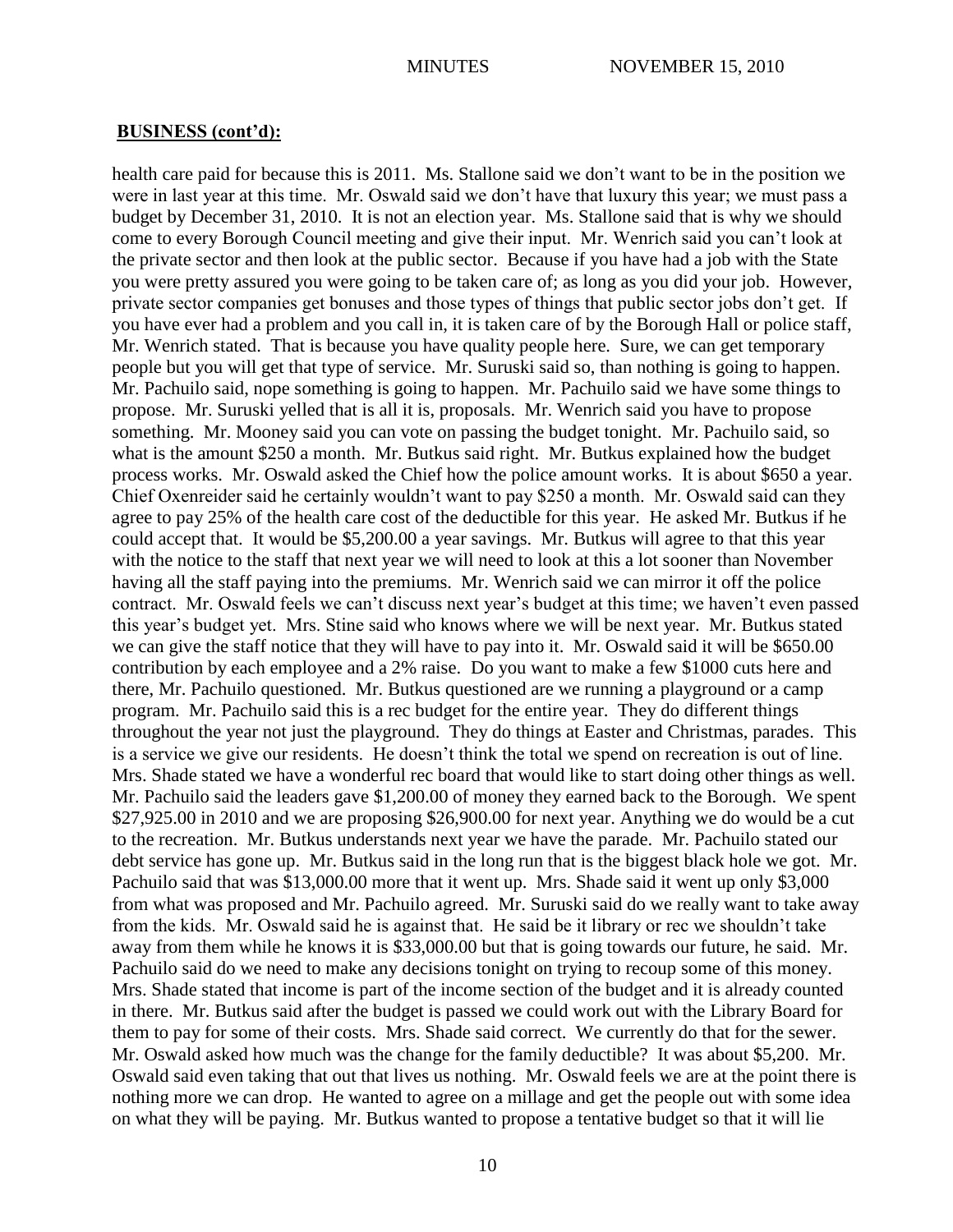open and then do the millage. Mr. Mooney said your millage is intertwined in your budget. You need to know the tax rate to be able to fund your budget to which Mr. Butkus said that was true. That must be out there seven (7) days before the meeting so you can pass the budget. Mr. Mooney said when you go to pass the taxes and your budgets; it makes sense to pass your taxes first and then your budgets. If you don't pass a tax increase you can't pass a budget. Mr. Pachuilo asked what three quarters of a mil would generate. It would \$157,140.00. A discussion ensued as to what millage would pass. Mr. Oswald felt if we don't pass a good amount now a bigger increase will need to pass next year to which Mr. Pachuilo agreed. Mr. Oswald questioned why people at that table don't have the guts to pass the increase instead of passing it on to others. Mr. Pachuilo said we are here to balance a budget. Mr. Oswald said just pass a mil increase and be done. Mr. Oswald made a motion to pass a mil increase. There was no second to the motion so it died for the lack of a second. Mr. Pachuilo made a motion to advertise for a .75 mil increase to the General Fund for 2011; seconded by Mr. Butkus. He made the second just for the advertisement so that the public can comment on this.  $AYES - 4$ ,  $NAYS - 1$  (Mr. Oswald),  $ABSENT - 2$  (Mr. Leiby and Ms. Sloan); motion carried. Mr. Pachuilo made a motion to advertise the General Fund budget; seconded by Mr. Butkus with the condition we post it to the website for the public to view. AYES  $-5$ , NAYS – 0, ABSENT – 2; motion carried. Mr. Pachuilo made a motion to advertise the sewer budget as proposed with no sewer increase; seconded by Mr. Butkus with the same stipulation as stated before.  $AYES - 5$ ,  $NAYS - 0$ ,  $ABSENT - 2$ ; motion carried. Mr. Pachuilo made a motion to advertise the fire budget and to keep the tax rates the same for both the fire and ambulance; seconded by Mr. Butkus again with the same stipulations. Mr. Butkus asked if we have an agreement with the ambulance. Mrs. Shade stated she was at a meeting and that is the amount they shall be looking for.  $AYES - 5$ ,  $NAYS - 0$ ,  $ABSENT - 2$ . The rate for fire is .85 mils and the ambulance is .25 mils.

The next item was the release of the JDH security and maintenance bond. Mr. Ludgate stated the construction is almost complete on Phase I. They should now be changing over to a maintenance bond that was established in the contract with JDH. The amount is \$56,911.23. They must post that amount as security via a maintenance bond. They recommend that the public improvements security be released and the maintenance security be established. Mr. Mooney said basically you should release their surety contingent on their execution of the maintenance agreement and their provision of the maintenance bond. Mr. Butkus made the motion so long as we get the appropriate signed documents before we cut the check or letter of a release; seconded by Mrs. Stine.  $AYES - 5$ ,  $NAYS - 0$ ,  $ABSENT - 2$ ; motion carried. Mr. Ludgate said JDH needs a letter so they can go to their bank and do what needs to be done. He explained what they need. Mr. Butkus made a motion to generate that letter; seconded by Mr. Oswald.  $AYES - 5$ ,  $NAYS - 0$ , ABSENT – 2; motion carried.

There was one (1) more for the Brutto Subdivision. They have completed all of their improvements and have requested the release of their retainage. The sewer end was also taken care of as well according to Mr. Schlott. Mr. Butkus made a motion to release their retainage; seconded by Mr. Pachuilo.  $AYES - 5$ ,  $NAYS - 0$ ,  $ABSENT - 2$ ; motion carried. A letter needs to be sent. He doesn't need a maintenance bond as he has gone well beyond the eighteen (18) months. Mr. Butkus made a motion to have the appropriate letter; seconded by Mrs. Stine. AYE S- 5, NAYS – 0, ABSENT – 2; motion carried.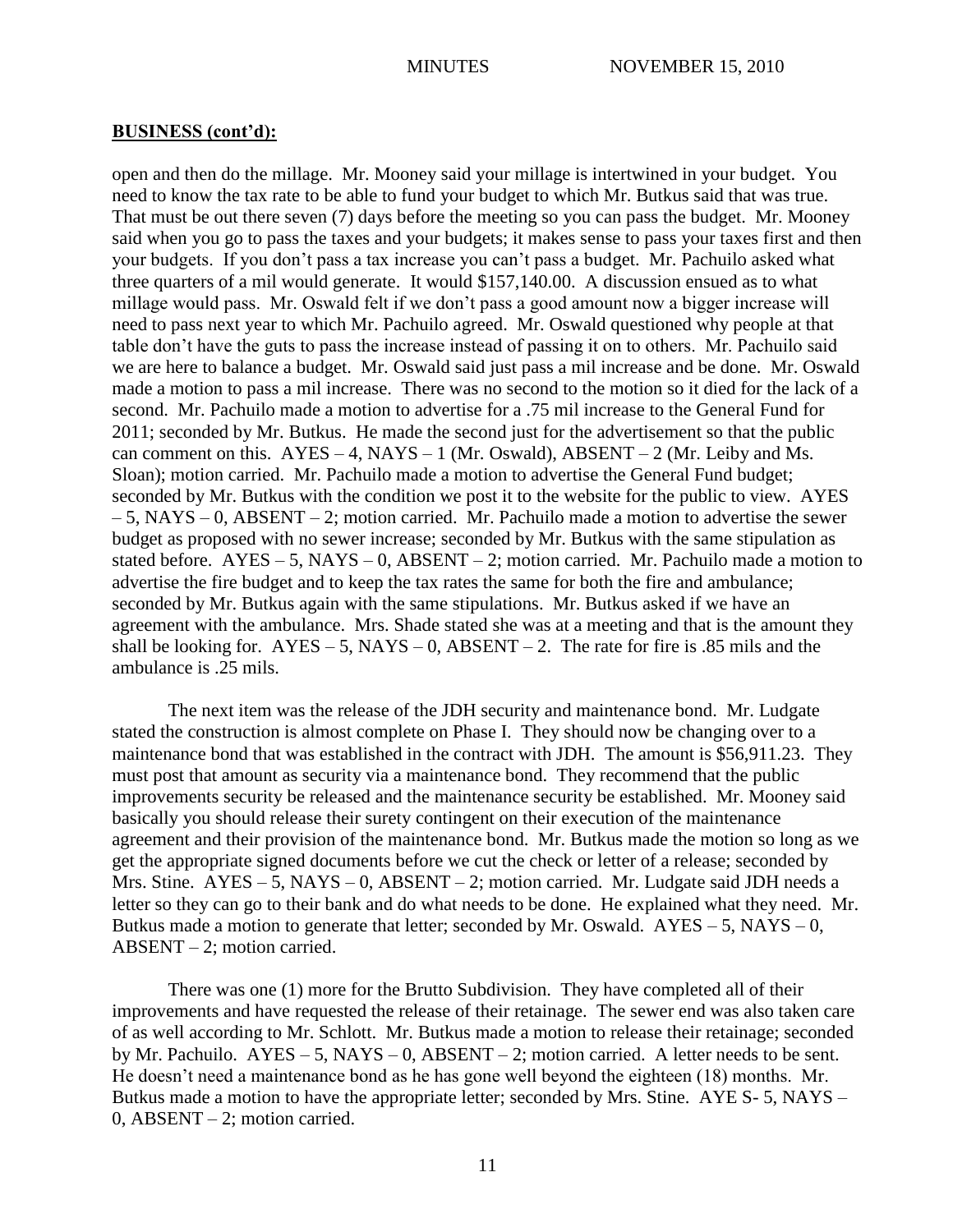Mr. Schlott questioned since the tentative sewer budget was passed could he have authorization to send out the shared operating costs to the contributing municipalities. This is a protocol that we must follow when we have a budget tentatively passed. Mr. Oswald gave Mr. Schlott the authority to send out the shared costs; seconded by Mr. Butkus.  $AYES - 5$ ,  $NAYS - 0$ , ABSENT – 2; motion carried.

The next item was a resolution establishing the Berks Earned Income Tax Bureau as the collection agency for the Borough. Mr. Mooney said the Tax Collection Committee was established in Berks County just as it has been in every other County in PA. This was to consolidate the collection of earned income tax. The TCC has gone through the process and settled on Berks EIT for Berks County. This is not mandatory till 2010 however we need an acceleration resolution which will allow us to use them in 2011. This is the company that already collects the Borough's Earned Income Tax. It does us no harm at this time. Mr. Butkus made the motion to approve Berks Earned Income Tax Bureau as our accelerated tax collectors for 2011; seconded by Mr. Oswald.  $AYES - 5$ ,  $NAYS - 0$ ,  $ABSENT - 2$ ; motion carried. There is a letter that needs to go to DCED stating we have selected Berks Earned Income Tax Bureau as our tax collector and they are the appointed master tax collector for the County of Berks. Mr. Oswald made the motion to authorize Mrs. Shade to send the letter; seconded by Mr. Butkus.  $AYES - 5$ ,  $NAYS - 0$ ,  $ABSENT$ – 2; motion carried. The next resolution is for the LST (Local Services Tax). You can opt to have them collect that. Mr. Mooney questioned who collects it now to which Mrs. Shade stated the tax collector collects it. It is Council's decision. Berks EIT charges a percentage. Mr. Butkus asked if we needed to vote on this tonight. Mrs. Shade stated the tax collector charges one dollar per bill she sends out. Mr. Mooney said 2.5% is striking him at this point but he wasn't sure. Mr. Mooney said it was probably cheaper to stay with the tax collector but he will get that info for the December meeting. Mr. Pachuilo said it would be around \$1.30 for Berks EIT. It was tabled till the December meeting.

# **PUBLIC COMMENT:**

There was no public comment.

Mr. Wenrich said he received a call the other day that he dreaded to hear. The leaf picker has died. It is a 1999. Fortunately, Mr. Hart took it to Adamstown and they were able to make a repair. Mr. Hart explained what had happened. Once they tore it apart they found out it was the bearings and the pressure plate. It is a dry clutch. They found the parts in Iowa; had them shipped and we had the machine ready for pickup on Friday afternoon. This happened on Thursday morning. The total cost was \$1,443.04. Mr. Butkus made a motion to authorize the payment for the emergency repair of the leaf picker; seconded by Mr. Oswald. AYES – 5, NAYS – 0, ABSENT – 2; motion carried. Mr. Hart said in the past we had a holiday banner that went across Penn Avenue in front of the old Boscov's site. PPL for some reason changed the pole where the attachment was. They moved it two (2) feet and installed a new pole. By doing this our guide wire that we hung the banner on, they severed our power supply. If we want a holiday lights on there we have to install all of this stuff on the new pole. The cost is \$1,907.00 for that. Mr. Hart explained what would be included and what the new regulations PPL has put into place. A discussion ensued out of what account to do this. It will be a metered connection. Mr. Pachuilo made the motion to move ahead